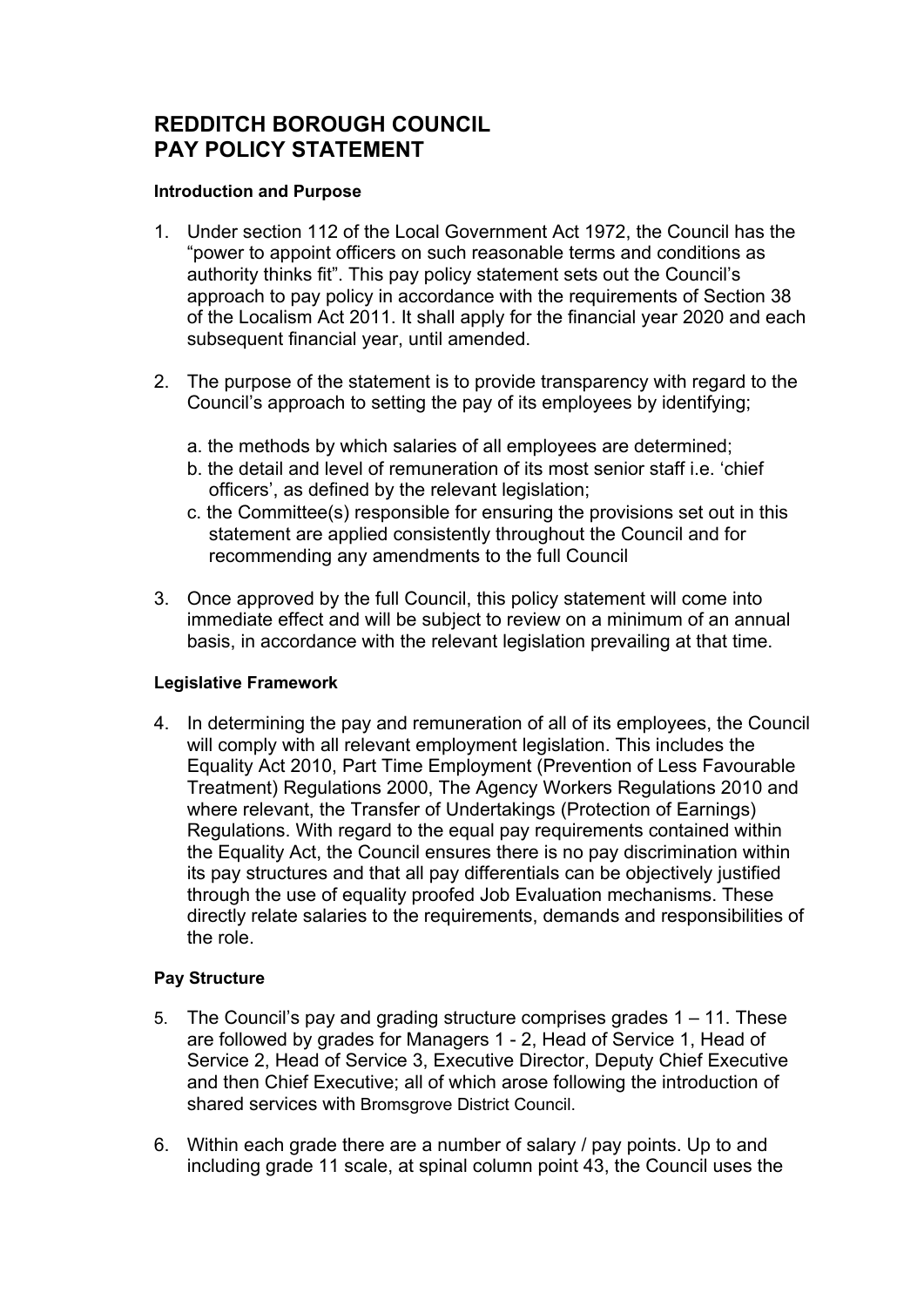nationally negotiated pay spine. Salary points above this are locally determined. The Council's Pay structure is set out below.

| Grade                         | <b>Spinal Column Points</b> |                | Nationally determined<br>rates |              |  |
|-------------------------------|-----------------------------|----------------|--------------------------------|--------------|--|
|                               |                             |                | Minimum<br>£                   | Maximum<br>£ |  |
| $\mathbf{1}$                  | 1                           | $\overline{2}$ | 17,364                         | 17,711       |  |
| $\overline{2}$                | $\overline{2}$              | 5              | 17,711                         | 18,795       |  |
| 3                             | 5                           | 9              | 18,795                         | 20,344       |  |
| $\overline{4}$                | 9                           | 14             | 20,344                         | 22,462       |  |
| 5                             | 14                          | 19             | 22,462                         | 24,799       |  |
| 6                             | 19                          | 24             | 24,799                         | 27,905       |  |
| $\overline{7}$                | 25                          | 30             | 28,875                         | 32,878       |  |
| 8                             | 30                          | 34             | 32,878                         | 36,876       |  |
| 9                             | 34                          | 37             | 36,876                         | 39,782       |  |
| 10                            | 37                          | 40             | 39,782                         | 42,683       |  |
| 11                            | 40                          | 43             | 42,683                         | 45,591       |  |
| Manager 1                     | Hay evaluated               | 43%            | 55,756                         | 58,030       |  |
| Manager 2                     | Hay evaluated               | 45%            | 58,030                         | 60,412       |  |
| <b>Head of Service 1</b>      | Hay evaluated               | 51%            | 66,312                         | 69,019       |  |
| Head of Service 2             | Hay evaluated               | 61%            | 79,574                         | 82,822       |  |
| Head Of Service 3             | Hay evaluated               | 68%            | 88,777                         | 92,025       |  |
| <b>Executive Director</b>     | Hay evaluated               | 74%            | 96,355                         | 100,145      |  |
| <b>Deputy Chief Executive</b> | Hay evaluated               | 80%            | 106,099                        | 108,254      |  |
| <b>Chief Executive</b>        | Hay evaluated               | 100%           | 130,011                        | 135,317      |  |

7. All Council posts are allocated to a grade within this pay structure, based on the application of a Job Evaluation process. Posts at Managers and above are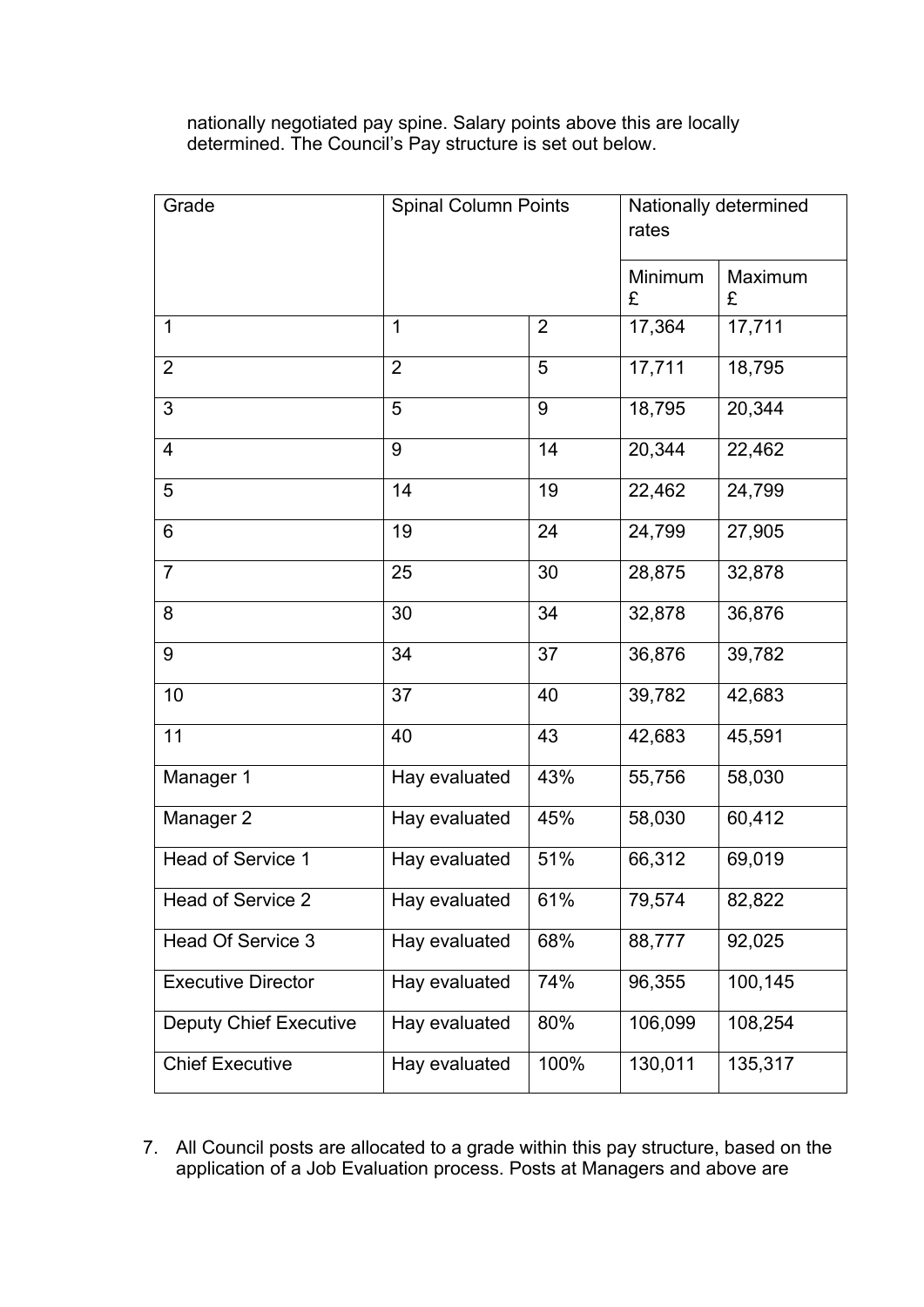evaluated by an external assessor using the Hay Job Evaluation scheme. Where posts are introduced as part of a shared service, and where these posts are identified as being potentially too 'large' and 'complex' for this majority scheme, they will be double tested under the Hay scheme, and where appropriate, will be taken into the Hay scheme to identify levels of pay. This scheme identifies the salary for these posts based on a percentage of Chief Executive Salary ( for ease of presentation these are shown to the nearest whole % in the table above).Posts below this level (which are the majority of employees) are evaluated under the "Gauge" Job Evaluation process..

- 8. In common with the majority of authorities the Council is committed to the Local Government Employers national pay bargaining framework in respect of the national pay spine and annual cost of living increases negotiated with the trade unions.
- 9. All other pay related allowances are the subject of either nationally or locally negotiated rates, having been determined from time to time in accordance with collective bargaining machinery and/or as determined by Council policy. In determining its grading structure and setting remuneration levels for all posts, the Council takes account of the need to ensure value for money in respect of the use of public expenditure, balanced against the need to recruit and retain employees who are able to meet the requirements of providing high quality services to the community; delivered effectively and efficiently and at all times those services are required.
- 10. New appointments will normally be made at the minimum of the relevant grade, although this can be varied where necessary to secure the best candidate. From time to time it may be necessary to take account of the external pay market in order to attract and retain employees with particular experience, skills and capacity. Where necessary, the Council will ensure the requirement for such is objectively justified by reference to clear and transparent evidence of relevant market comparators, using appropriate data sources available from within and outside the local government sector.
- 11. For staff not on the highest point within the salary scale there is a system of annual progression to the next point on the band.

### **Senior Management Remuneration**

- 12. For the purposes of this statement, senior management means 'chief officers' as defined within S43 of the Localism Act. The posts falling within the statutory definition are set out below, with details of their basic salary as at 1<sup>st</sup> April 2020 (assuming no inflationary increase for these posts).
- 13. Redditch Borough council is managed by a senior management team who manage shared services across both Redditch Borough and Bromsgrove District Councils. All of the posts listed below have been job evaluated on this basis, with the salary costs for these posts split equally between both Councils.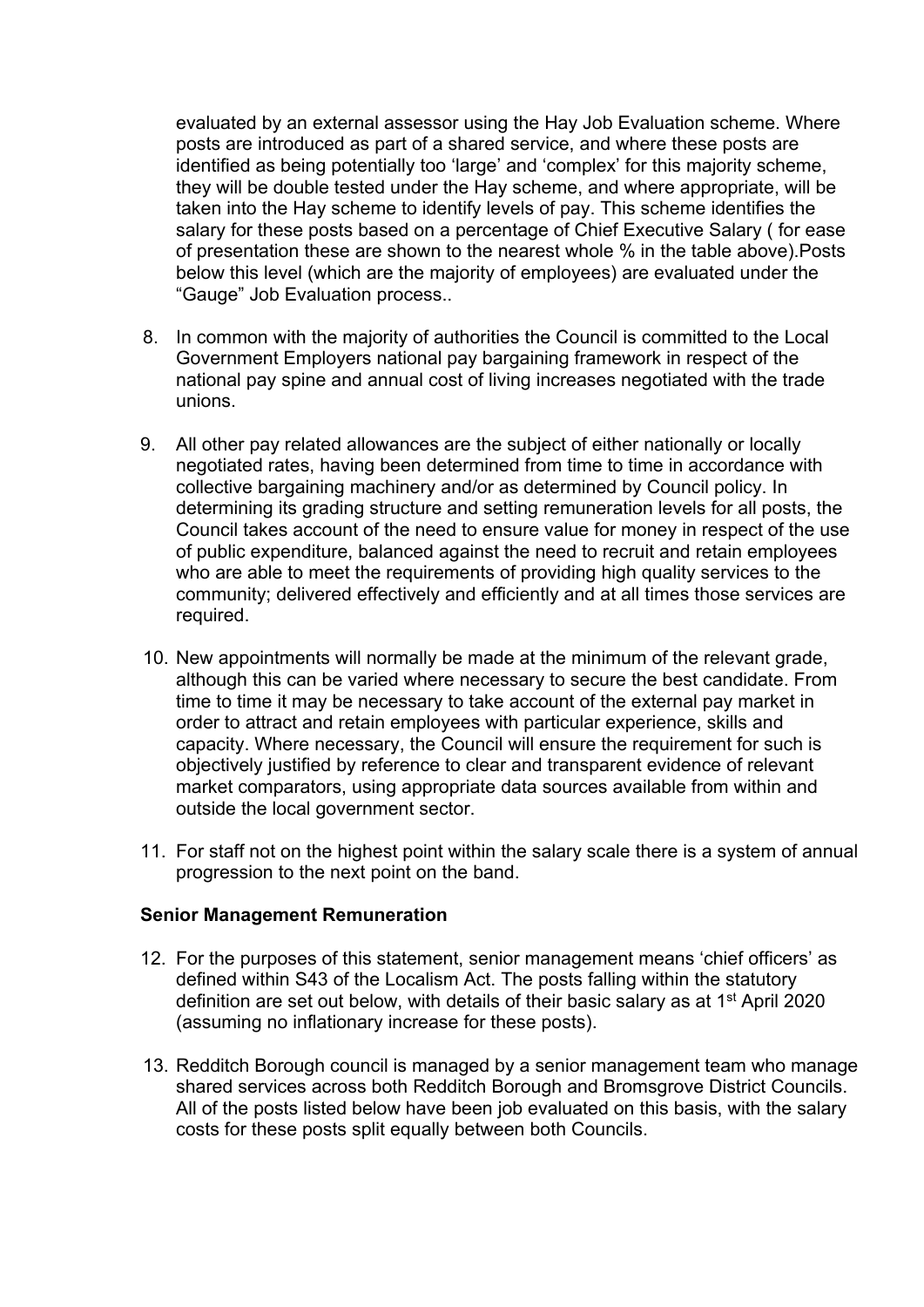| <b>Post Title</b>                                                               | % of Chief<br>executive<br>salary | Pay range<br>(minimum)<br>£ | Pay range<br>(maximum)<br>£ | <b>Incremental</b><br>points | Cost to<br><b>Redditch</b><br><b>Borough</b><br><b>Council</b><br>£                                |
|---------------------------------------------------------------------------------|-----------------------------------|-----------------------------|-----------------------------|------------------------------|----------------------------------------------------------------------------------------------------|
|                                                                                 |                                   |                             |                             |                              |                                                                                                    |
| <b>Chief Executive</b>                                                          | 100%                              | 130,011                     | 135,317                     | 3                            | 66,407                                                                                             |
| Deputy Chief<br>Executive                                                       | 80%                               | 106,099                     | 108,254                     | 3                            | 53,588                                                                                             |
| Executive<br>Director of<br>Finance and<br>Resources.<br>(Also S151<br>Officer) | 74%                               | 96,355                      | 100,145                     | 3                            | 49,125                                                                                             |
| Head of<br>Worcestershire<br>Regulatory<br><b>Services</b>                      | 68%                               | 88,777                      | 92,025                      | 3                            | This is a<br>shared post<br>across 6<br>district<br>Authorities at<br>a cost of<br>£15,066<br>each |
| Head of<br>Customer<br>Access and<br>Financial<br>Support                       | 61%                               | 79,574                      | 82,822                      | 3                            | 40,599                                                                                             |
| Head of<br>Planning and<br>Regeneration                                         | 61%                               | 79,574                      | 82,822                      | 3                            | 40,599                                                                                             |
| Head of<br><b>Transformation</b><br>and<br>Organisational<br>Development        | 61%                               | 79,574                      | 82,822                      | 3                            | 40,599                                                                                             |
| Head of Legal,<br>Equalities and<br>Democratic                                  | 61%                               | 79,574                      | 82,822                      | 3                            | 40,599                                                                                             |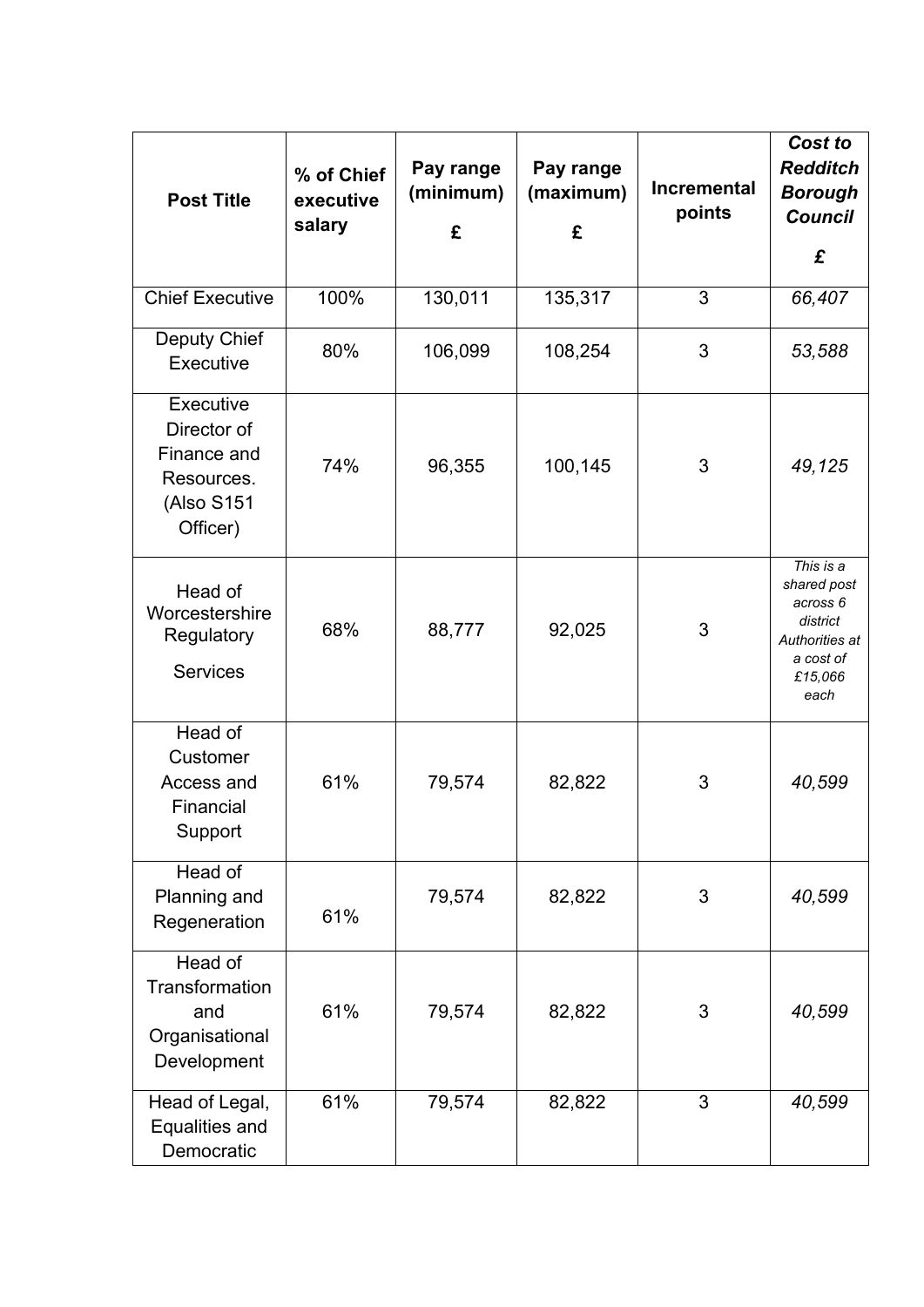| <b>Services</b>                                           |     |        |        |   |        |
|-----------------------------------------------------------|-----|--------|--------|---|--------|
| Head of<br>Environmental<br><b>Services</b>               | 61% | 79,574 | 82,822 | 3 | 40,599 |
| <b>Head of Leisure</b><br>and Cultural<br><b>Services</b> | 61% | 79,574 | 82,822 | 3 | 40,599 |
| Head of<br>Community<br><b>Services</b>                   | 61% | 79,574 | 82,822 | 3 | 40,599 |
| Head of<br>Housing<br><b>Services</b>                     | 61% | 79,574 | 82,822 | 3 | 40,599 |

## **Recruitment of Chief Officers**

- 14. The Council's policy and procedures with regard to recruitment of chief officers is set out within the Officer Employment Procedure Rules as set out in the Council's Constitution. When recruiting to all posts the Council will take full and proper account of its own equal opportunities, recruitment and redeployment Policies. The determination of the remuneration to be offered to any newly appointed chief officer will be in accordance with the pay structure and relevant policies in place at the time of recruitment. Where the Council is unable to recruit to a post at the designated grade, it will consider the use of temporary market forces supplements in accordance with its relevant policies.
- 15. Where the Council remains unable to recruit chief officers under a contract of service, or there is a need for interim support to provide cover for a vacant substantive chief officer post, the Council will, where necessary, consider and utilise engaging individuals under 'contracts for service'. These will be sourced through a relevant procurement process ensuring the council is able to demonstrate the maximum value for money benefits from competition in securing the relevant service. The Council does not currently have any Chief Officers under such arrangements.

## **Performance-Related Pay and Bonuses – Chief Officers**

16. The Council does not apply any bonuses or performance related pay to its chief officers. Any progression through the incremental scale of the relevant grade is subject to satisfactory performance which is assessed on an annual basis.

## **Additions to Salary of Chief Officers ( applicable to all staff)**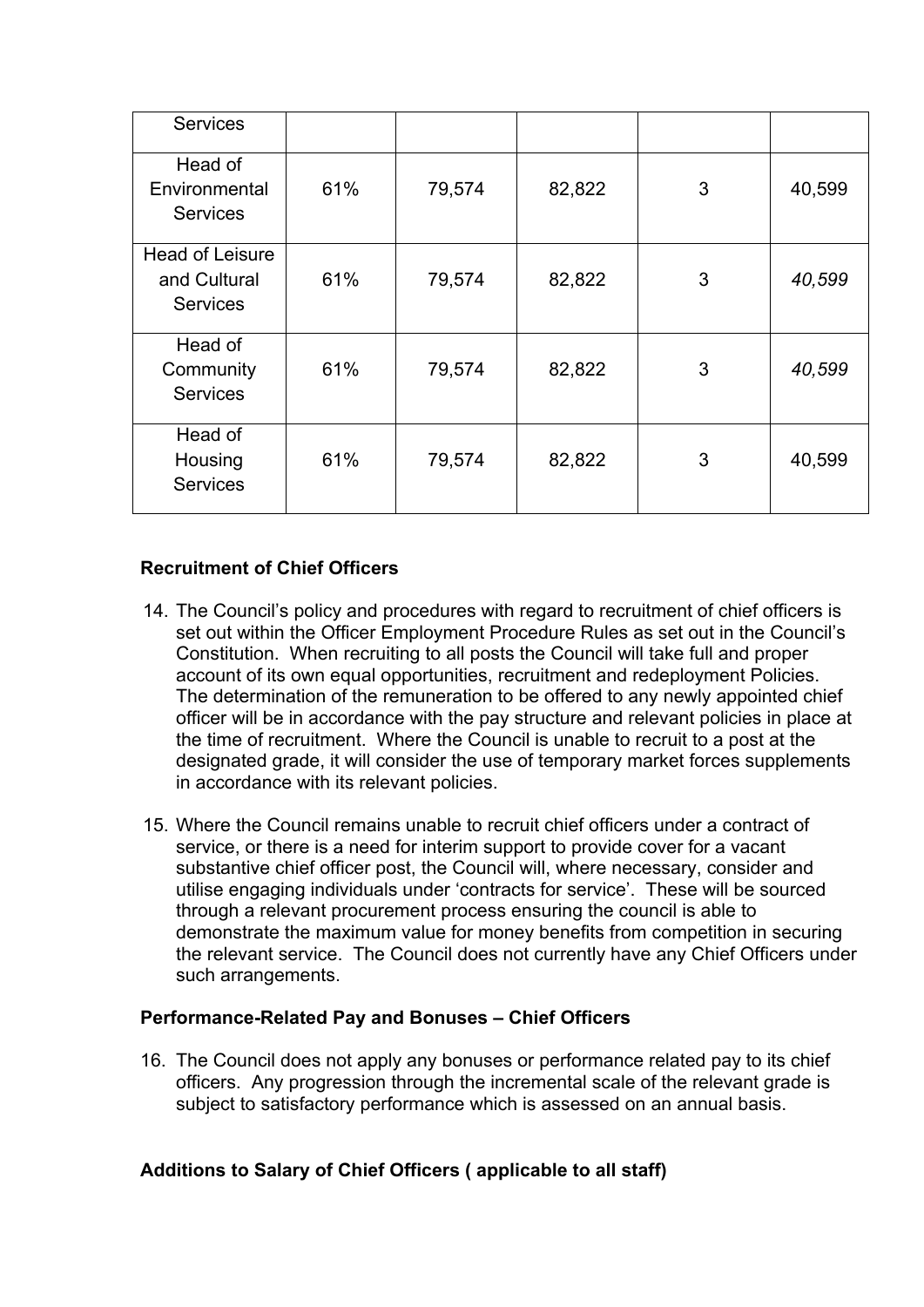- 17. In addition to the basic salary for the post, all staff may be eligible for other payments under the Council's existing policies. Some of these payments are chargeable to UK Income Tax and do not solely constitute reimbursement of expenses incurred in the fulfilment of duties. The list below shows some of the kinds of payments made.
	- a. reimbursement of mileage. At the time of preparation of this statement, the Council pays an allowance of 45p per mile for all staff, with additional or alternative payments for carrying passengers or using a bicycle;
	- b. professional fees. The Council pays for or reimburses the cost of one practicing certificate fee or membership of a professional organisation provided it is relevant to the post that an employee occupies within the Council.
	- c. long service awards. The Council pays staff an additional amount if they have completed 25 years of service.
	- d. honoraria, in accordance with the Council's policy on salary and grading. Generally, these may be paid only where a member of staff has performed a role at a higher grade:
	- e. fees for returning officer and other electoral duties, such as acting as a presiding officer of a polling station. These are fees which are identified and paid separately for local government elections, elections to the UK Parliament and EU Parliament and other electoral processes such as referenda;
	- f. pay protection where a member of staff is placed in a new post and the grade is below that of their previous post, for example as a result of a restructuring, pay protection at the level of their previous post is paid for the first 12 months. In exceptional circumstance pay protection can be applied for greater than 12 months with the prior approval of the Chief Executive.
	- g. market forces supplements in addition to basic salary where identified and paid separately;
	- h. salary supplements or additional payments for undertaking additional responsibilities such as shared service provision with another local authority or in respect of joint bodies, where identified and paid separately;
	- i. attendance allowances.

## **Payments on Termination**

- 18. The Council's approach to discretionary payments on termination of employment of chief officers prior to reaching normal retirement age is set out within its policy statement in accordance with Regulations 5 and 6 of the Local Government (Early Termination of Employment) (Discretionary Compensation) Regulations 2006 and Regulations 12 and 13 of the Local Government Pension Scheme (Benefits, Membership and Contribution) Regulations 2007.
- 19. .Any other payments falling outside the provisions or the relevant periods of contractual notice shall be subject to a formal decision made by the full Council or relevant elected members, committee or panel of elected members with delegated authority to approve such payments.
- 20. Redundancy payments are based upon an employee's actual weekly salary and, in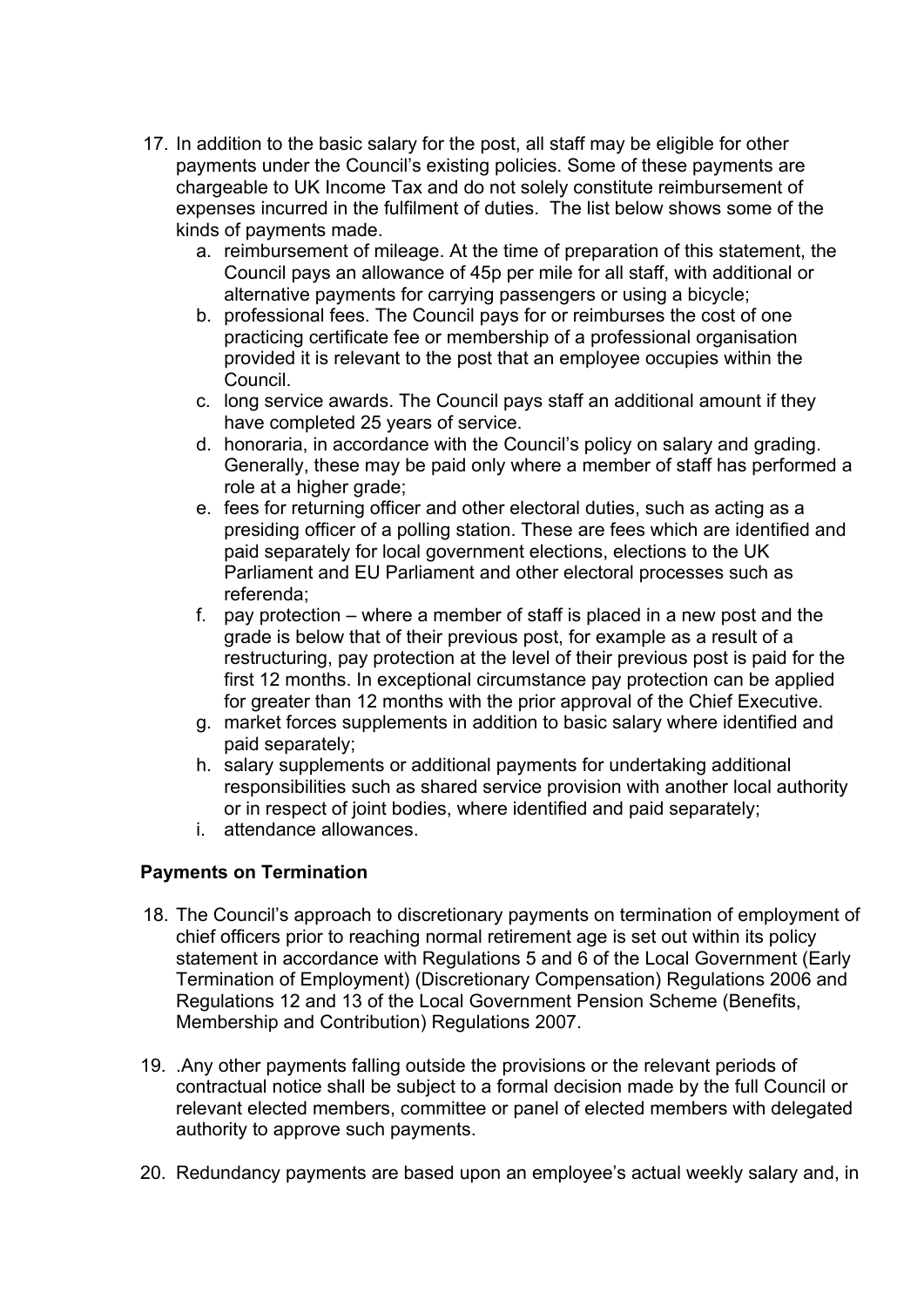accordance with the Employee Relations Act 1996, will be up to 30 weeks, depending upon length of service and age.

### **Publication**

- 21. Upon approval by the full Council, this statement will published on the Council's website. In addition, for posts where the full time equivalent salary is at least £50,000, the Council's Annual Statement of Accounts will include a note on Officers Remuneration setting out the total amount of:
	- a. Salary, fees or allowances paid to or receivable by the person in the current and previous year;
	- b. Any bonuses so paid or receivable by the person in the current and previous year;
	- c. Any sums payable by way of expenses allowance that are chargeable to UK income tax;
	- d. Any compensation for loss of employment and any other payments connected with termination;
	- e. Any benefits received that do not fall within the above.

### **Lowest Paid Employees**

- 22. The Council's definition of lowest paid employees is persons employed under a contract of employment with the Council on full time (37 hours) equivalent salaries in accordance with the minimum spinal column point currently in use within the Council's grading structure. As at 1<sup>st</sup> April 2020 this is £17,364 per annum.
- 23. The Council also employs apprentices (or other such categories of workers) who are not included within the definition of 'lowest paid employees' (as they are employed under a special form of employment contract; which is a contract for training rather than actual employment).
- 24. The relationship between the rate of pay for the lowest paid and chief officers is determined by the processes used for determining pay and grading structures as set out earlier in this policy statement.
- 25. The statutory guidance under the Localism Act recommends the use of pay multiples as a means of measuring the relationship between pay rates across the workforce and that of senior managers, as included within the Hutton 'Review of Fair Pay in the Public Sector' (2010). The Hutton report was asked by Government to explore the case for a fixed limit on dispersion of pay through a requirement that no public sector manager can earn more than 20 times the lowest paid person in the organisation. The report concluded that "it would not be fair or wise for the Government to impose a single maximum pay multiple across the public sector". The Council accepts the view that the relationship to median earnings is a more relevant measure and the Government's Code of Recommended Practice on Data Transparency recommends the publication of the ratio between highest paid salary and the median average salary of the whole of the authority's workforce which is 1:3.7.